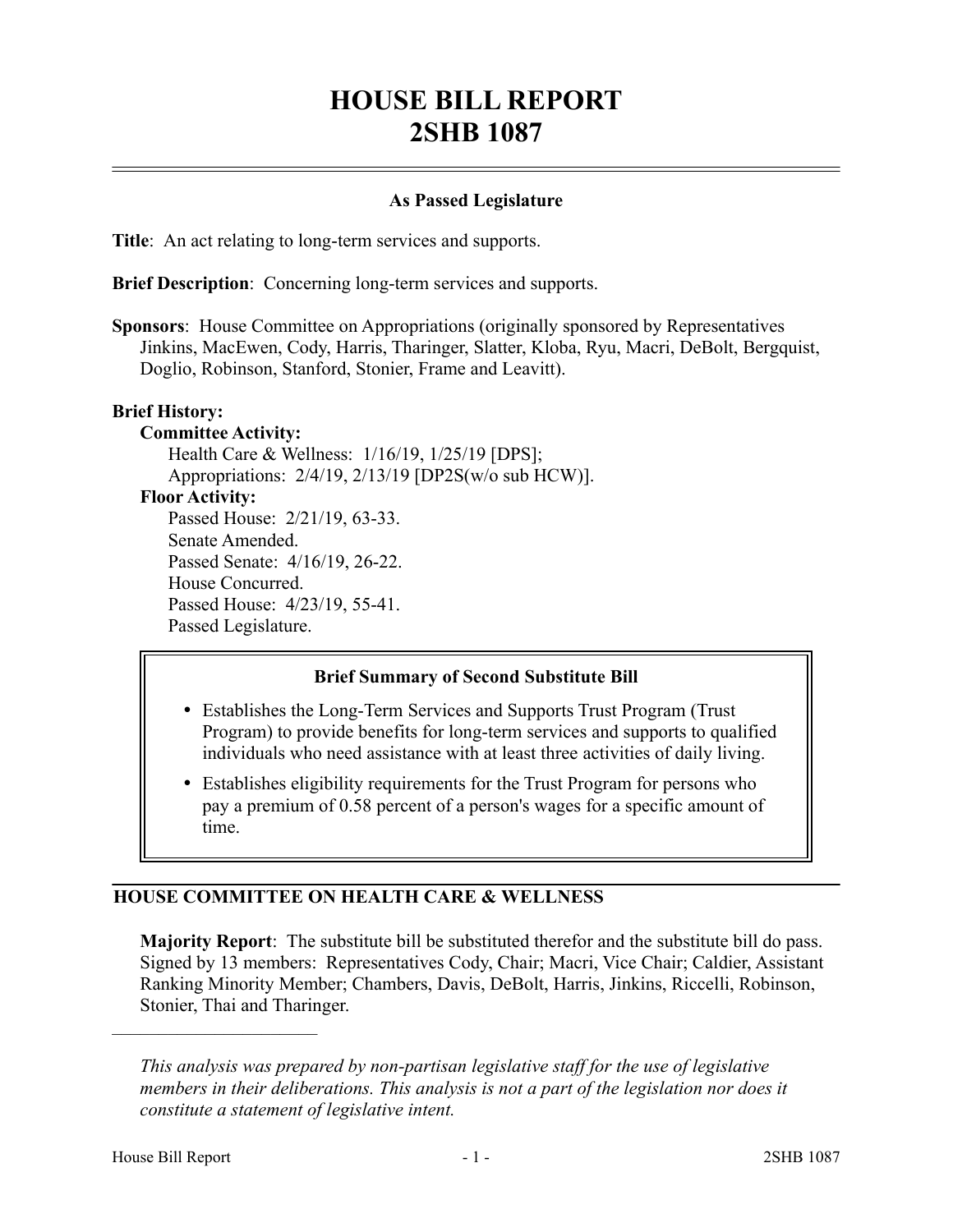**Minority Report**: Do not pass. Signed by 2 members: Representatives Schmick, Ranking Minority Member; Maycumber.

**Staff**: Chris Blake (786-7392).

# **HOUSE COMMITTEE ON APPROPRIATIONS**

**Majority Report**: The second substitute bill be substituted therefor and the second substitute bill do pass and do not pass the substitute bill by Committee on Health Care  $\&$ Wellness. Signed by 20 members: Representatives Ormsby, Chair; Bergquist, 2nd Vice Chair; Robinson, 1st Vice Chair; MacEwen, Assistant Ranking Minority Member; Caldier, Cody, Dolan, Fitzgibbon, Hansen, Hudgins, Jinkins, Pettigrew, Pollet, Ryu, Senn, Springer, Stanford, Steele, Tarleton and Tharinger.

**Minority Report**: Do not pass. Signed by 7 members: Representatives Rude, Assistant Ranking Minority Member; Dye, Hoff, Kraft, Schmick, Volz and Ybarra.

**Minority Report**: Without recommendation. Signed by 2 members: Representatives Stokesbary, Ranking Minority Member; Mosbrucker.

**Staff**: Mary Mulholland (786-7391).

## **Background**:

Persons who need assistance with activities of daily living such as bathing, dressing, medication administration, personal hygiene, or other health-related tasks may access assistance through several types of care providers in different settings. Many of these settings also provide skilled nursing and therapists, activities, rehabilitation, and coordinated care. Providers of long-term services and supports include unpaid family caregivers, nursing homes, assisted living facilities, adult family homes, home health services, and individual and agency providers. Sources of funding for long-term services and supports include personal resources, private long-term care insurance, and Medicaid.

The 2015-17 Operating Budget funded the Department of Social and Health Services to contract for an independent feasibility study and actuarial modeling of two options to provide financial assistance to persons with preparations for long-term services and supports needs. The first option was to review a public long-term care benefit for workers funded through a payroll tax deduction. The second option was to review a public-private reinsurance model to provide a stable source of reimbursement for insurers for a portion of catastrophic longterm services and supports losses. The study was released in January 2017. The 2017-19 Operating Budget funded an update to the 2016 feasibility study and directed the study to also review alternative variations of the public long-term care benefit. In addition, the 2017-19 Operating Budget established a work group to develop a proposal to include family members as providers of long-term services and supports under the public long-term care benefit.

# **Summary of Second Substitute Bill**: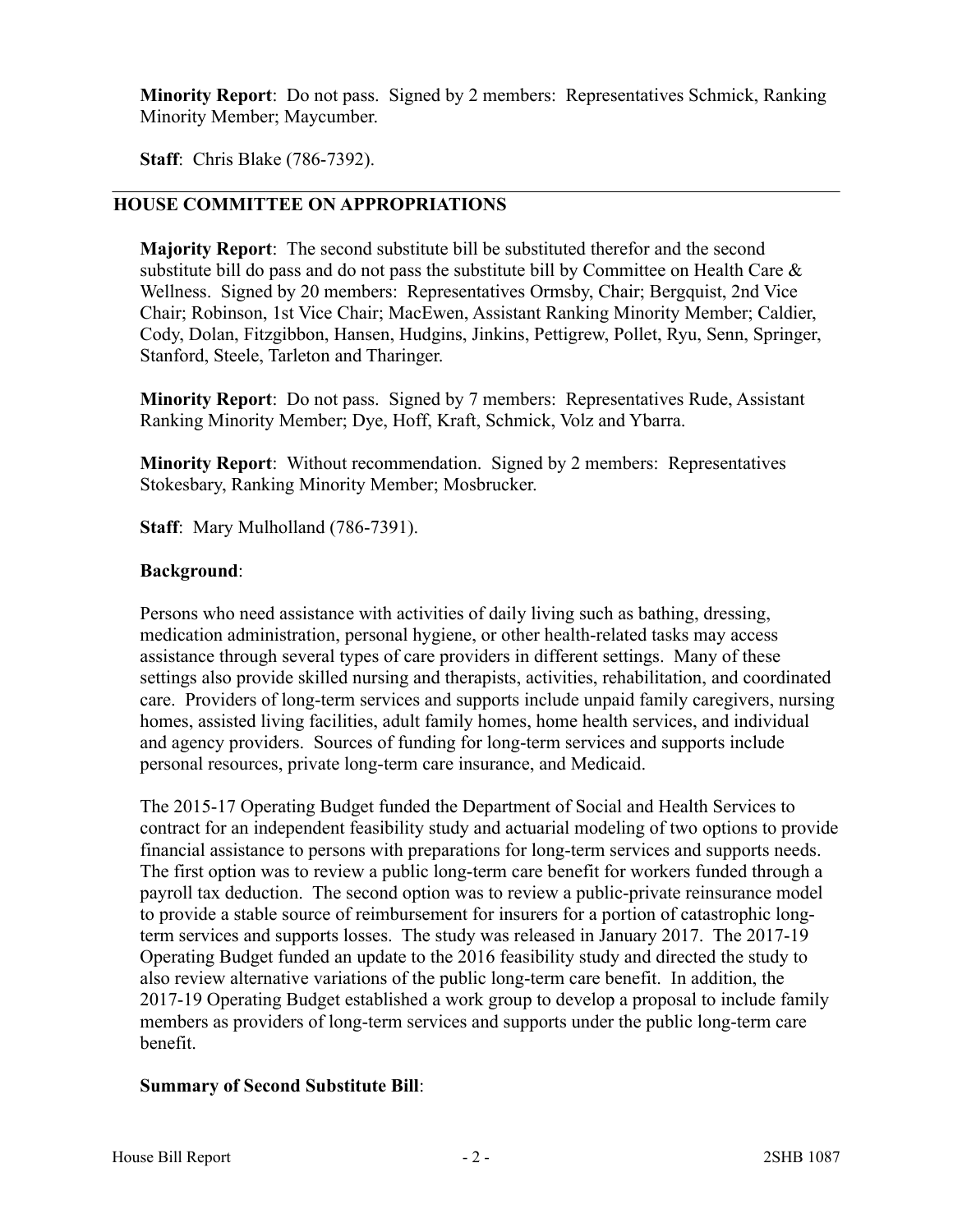The Long-Term Services and Supports Trust Program (Trust Program) is established to provide long-term services and supports benefits to persons who have paid into the Trust Program for a specific amount of time and who have been assessed as needing a certain amount of assistance with activities of daily living.

Beginning January 1, 2022, employees in Washington shall be assessed a premium of 0.58 percent of their wages. Washington residents receive "qualified individual" status if they are at least 18 years old and have paid the premium for either: (1) three years within the last six years, or (2) for a total of 10 years, with at least five of those years paid without interruption. For a year to count toward a person being deemed a "qualified individual" a person must have worked at least 500 hours during that year. Employees who demonstrate that they have long-term care insurance are exempt from paying the premium. Beginning January 1, 2025, a qualified individual may become an "eligible beneficiary" if the individual has been determined by the Department of Social and Health Services (DSHS) to require assistance with at least three activities of daily living.

Upon becoming an eligible beneficiary, a person may receive approved services through a benefit unit model. A benefit unit is the equivalent of up to \$100, adjusted annually by no more than the Consumer Price Index, that the DSHS pays to a long-term services and supports provider for providing approved services to an eligible beneficiary. An eligible beneficiary may receive up to 365 benefit units over the course of the beneficiary's lifetime. Eligible beneficiaries may combine benefit units to fund approved services, as long as they do not exceed their lifetime limit. Partial benefit units may be retained by the eligible beneficiary if a day of care costs less than the value of the benefit unit.

Approved services are long-term services and supports, including adult day services, in-home personal care, assisted living services, adult family home services, nursing home services, care transition coordination, dementia supports, home safety evaluation, adaptive equipment, respite for family caregivers, transportation, home-delivered meals, education and consultation, relative care, professional service, and services to assist family members care for eligible individuals.

Approved services must be provided by a long-term services and supports provider that is qualified to provide the approved service and is registered with the DSHS to participate in the Trust Program. Long-term services and supports providers may be a home care aide, assisted living facility, adult family home, nursing home, in-home services agency, adult day health program, vendor, instructor, qualified family member, or other entity. Within 120 days of becoming a long-term care worker, a spouse or registered domestic partner who is a longterm care worker under the Trust Program for a spouse or domestic partner must receive 15 hours of basic training and six hours of focused training based on the spouse or domestic partner's needs. The spouse or domestic partner acting as a long-term care worker does not need to become certified as a home care aide.

The Trust Program is administered jointly by the DSHS, the Employment Security Department (ESD), the Health Care Authority (HCA), and the Office of the State Actuary (State Actuary). Each agency has the following responsibilities:

• The DSHS shall make determinations regarding eligible beneficiary status, identify approved services that are eligible for payment, register long-term services and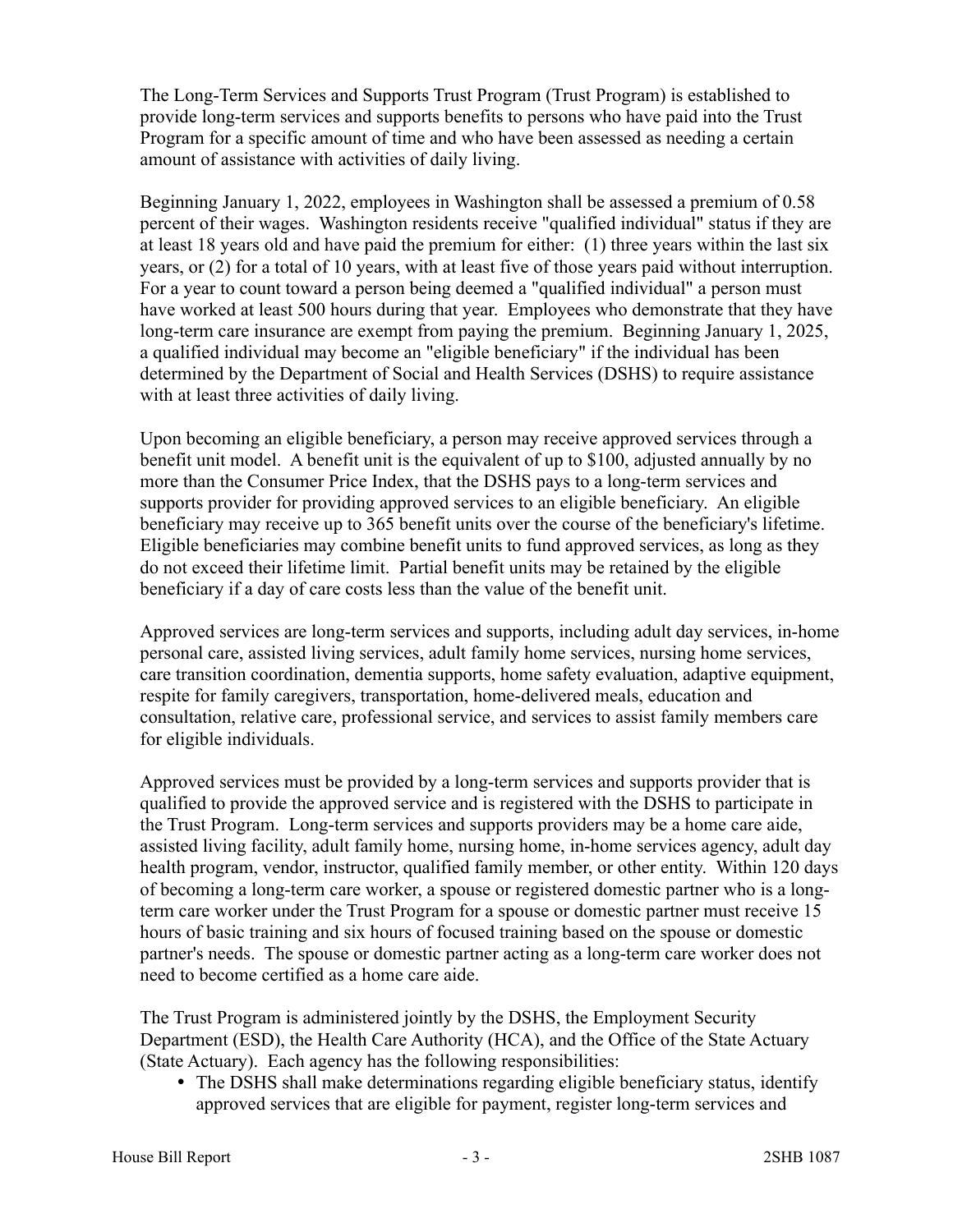supports providers and discontinue the registration of those that fail to meet minimum qualifications or that violate Trust Program operating standards, disburse payments to long-term services and supports providers, prepare informational materials, provide customer service, provide support to the Long-Term Services and Supports Trust Commission (Trust Commission), track data relevant to the Commission, and establish rules and procedures for benefit coordination.

- The ESD shall assess and collect employee premiums, assist the Commission in monitoring the solvency and financial status of the Trust Program, and perform investigations to determine compliance with premium payments.
- The HCA shall make determinations regarding the status of a person as a qualified individual, assure that services are provided, and establish criteria for making payments to long-term services and supports providers.
- The State Actuary shall perform actuary audits and valuations of the Long-Term Services and Supports Trust Account (Trust Account) at least biennially, make recommendations related to trust solvency, select and contract for necessary actuarial and research consultants, provide actuarial assistance to the Trust Commission and the Long-Term Services and Supports Trust Council (Trust Council), and make recommendations to the Pension Funding Council.

The Trust Commission is established and is comprised of:

- eight legislators;
- the Commissioner of the ESD;
- the Secretary of the DSHS;
- the Director of the HCA, who is a nonvoting member;
- a representative of the organization representing the area agencies on aging;
- a representative of a home care association that represents caregivers who care for private pay and Medicaid clients;
- a representative of a union representing long-term care workers;
- a representative of an association representing retired persons;
- a representative of an association representing skilled nursing facilities and assisted living providers;
- a representative of an association representing adult family home providers;
- two individuals receiving long-term services and supports, or their designees, or representatives of consumers receiving long-term services and supports under the Trust Program;
- a worker who is, or will likely be, paying the premium and who is not employed by a long-term services and supports provider; and
- a representative of an employer whose members collect, or will likely be collecting, the premium.

The Trust Commission shall propose recommendations related to criteria for qualified individuals and eligible beneficiaries, minimum qualifications for the registration of longterm services and supports providers, improvements to the operation of the Trust Program, and the preparation of actuarial reports on the solvency and financial status of the Trust Program. In addition, the Commission must monitor agency administrative expenses. Beginning November 15, 2020, the Commission must submit annual reports to the Governor and fiscal committees of the Legislature related to administrative expenses. The November 15, 2025 report must include recommendations for a method of calculating future agency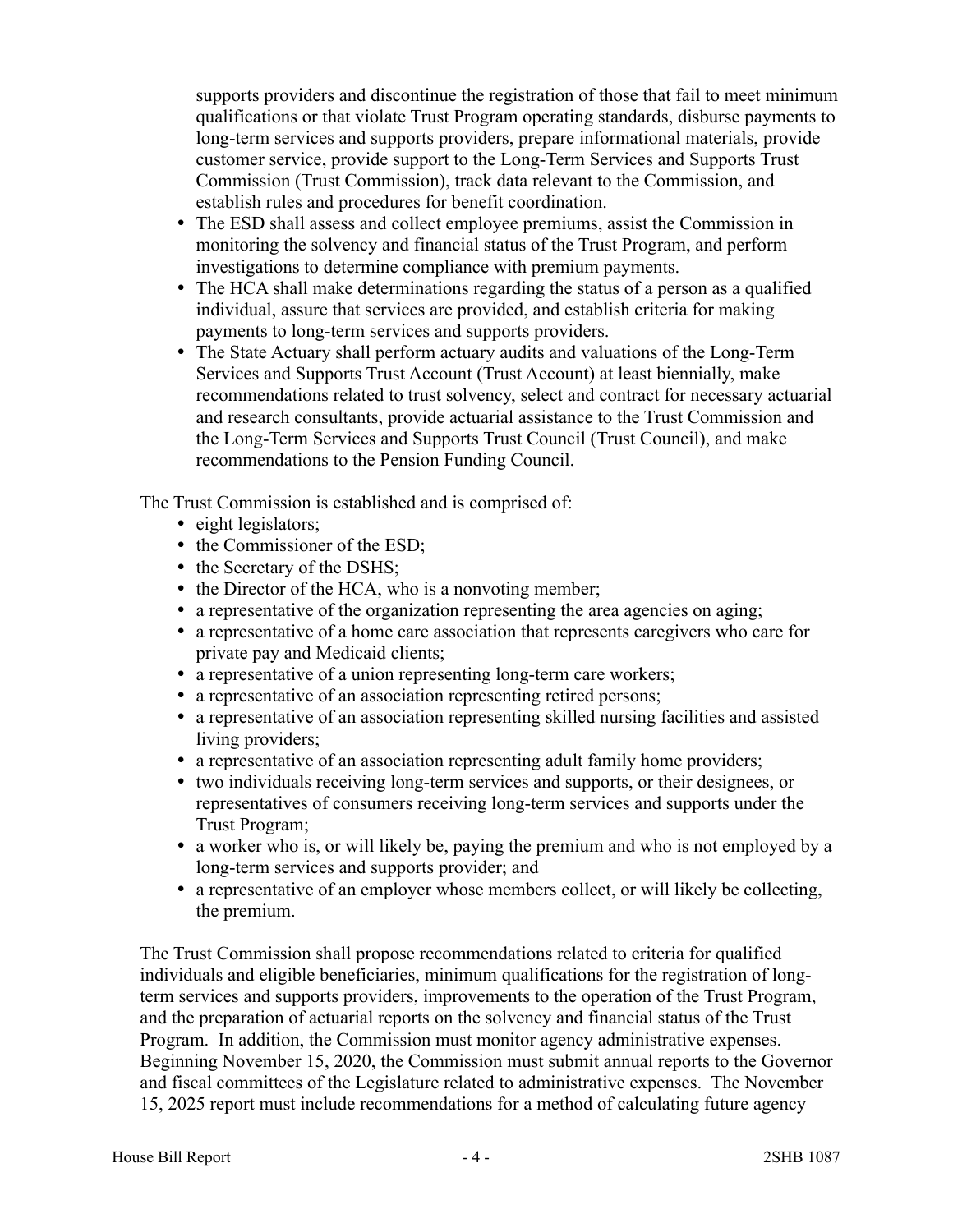administrative expenses to limit administrative spending while allowing for sufficient funds to adequately operate the Trust Program.

The Trust Council is established and is comprised of the legislators and executive branch members who serve on the Trust Commission, as well as a representative from the Office of Financial Management. The Trust Council shall determine any adjustments to the benefit unit to assure benefit adequacy and the solvency of the Trust Account.

Every two years the Pension Funding Council may consider adjusting the premium to an amount no greater than 0.58 percent. If the premium rate is increased, the Legislature must notify each qualified individual by mail that the person's premium has been increased, describe the reason for the increase, and describe the plan for restoring the funds so that the premium rate is restored to 0.58 percent.

The DSHS must seek data to analyze the potential savings in Medicare expenditures resulting from the Trust Program. In addition, the DSHS must apply for a federal demonstration waiver to allow the state to share in savings to the federal government in Medicaid long-term services and supports and Medicare due to the operation of the Trust Program. By December 1, 2022, the DSHS must submit a report to the Office of Financial Management and the appropriate committees of the Legislature regarding the status of the waiver request.

Beginning December 1, 2026, the Commission must submit an annual report to the Legislature on the Trust Program. The report must include information about projected and actual Trust Program participation, the adequacy of premium rates, fund balances, benefits paid, demographic information on Trust Program participants, and the extent to which the Trust Program has resulted in savings to the Medicaid program through cost avoidance.

Monies collected from the premium must be deposited in the Trust Account. The Trust Account may only be used for supporting the administrative activities and payment of benefits related to the Trust Program. An appropriation is required for administrative expenses, but not for benefit payments.

Determinations made by the HCA and the ESD are subject to appeal procedures.

Beginning January 1, 2023, self-employed persons may elect coverage under the Trust Program. Those who elect such coverage may voluntarily withdraw from participation. The ESD may cancel elective coverage if the self-employed person fails to make the required payments or file reports.

The State Auditor's Office must conduct a comprehensive evaluation of the Trust Program and report its conclusions and recommendations for improvement to the Legislature by December 1, 2032. The report must consider the operations, financial status, and efficacy of the Trust Program.

Legislative findings are made related to the difficulty in obtaining coverage for long-term care, the need for long-term care, the cost of long-term care, the inability of seniors to rely on family caregivers, the cost to the state of providing long-term services and supports, the need for an alternative funding mechanism for long-term services and supports, and the need for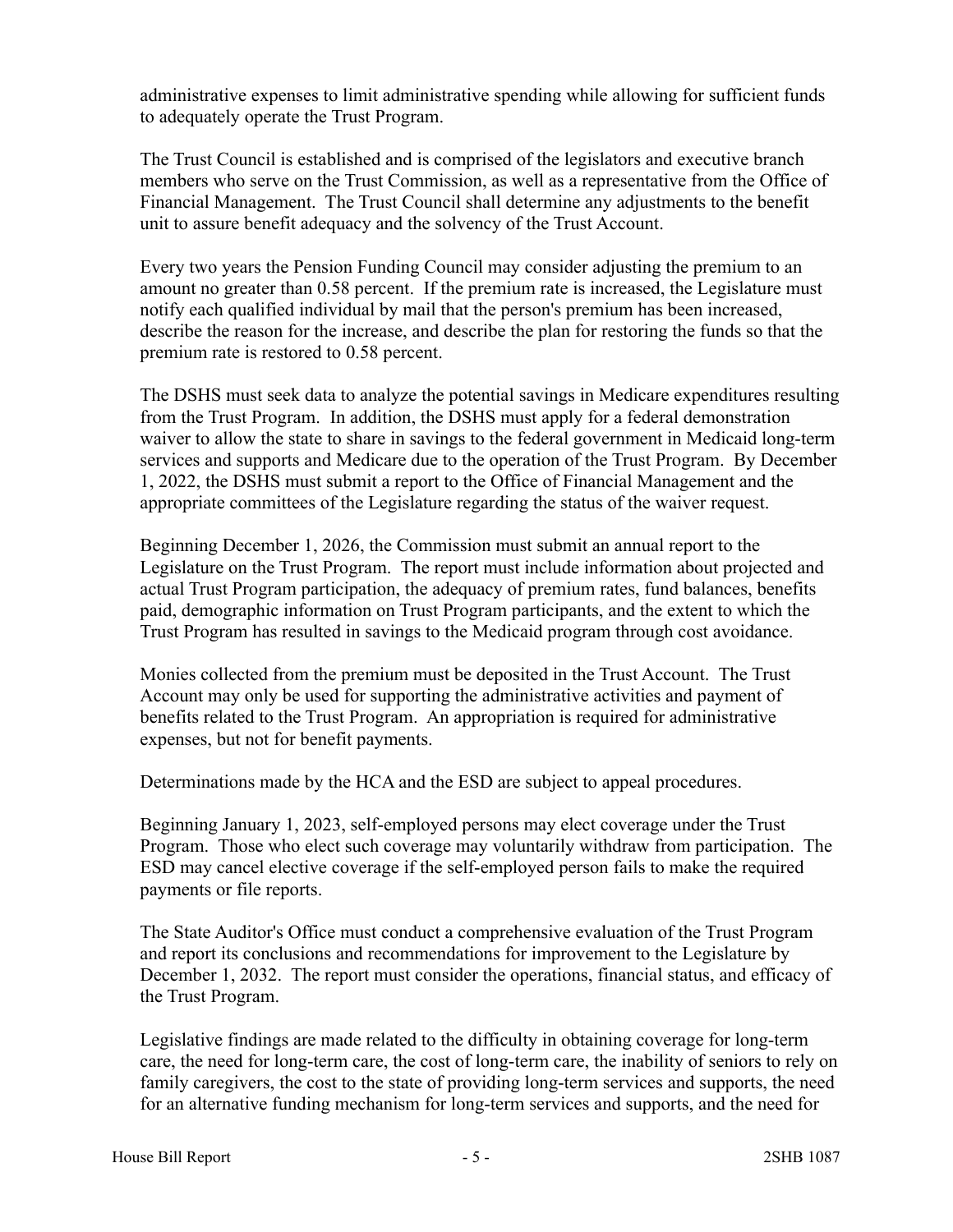the state to continue to promote consumer choice in selecting approved services and longterm care settings.

**Appropriation**: None.

**Fiscal Note**: Available.

**Effective Date**: The bill takes effect 90 days after adjournment of the session in which the bill is passed.

**Staff Summary of Public Testimony** (Health Care & Wellness):

(In support) Most Washingtonians are financially unprepared for the care that they will need to have as they age. Seven out of 10 people over age 65 will need long-term care and 90 percent of those people have no savings for it. People are forced to spend into poverty before they can get care. If the Long-Term Services and Supports Trust Program (Trust Program) benefit were available there would be another solution for people needing care and for family members who need to go back to work. The need to improve long-term care financing has been foreseeable for some time and this approach has been studied extensively and declared to be actuarially sound for the next 75 years.

Long-term care insurance is out of reach for many. This bill could help save the long-term care insurance market that still exists and could create a market for supplemental long-term care insurance beyond this benefit.

There are 850,000 Washingtonians who are serving as family caregivers and providing \$11 billion of care and services each year. By 2030, the pool of family caregivers will be cut in half. Family caregivers are forced to spend into poverty to care for a family member. This bill is about consumer choice and supports family caregivers. This bill will allow family caregivers to be reimbursed for their services. This bill can reduce stress, illness, and physical strain for caregivers. The bill allows for flexibility in the use of the benefits, including training one's family caregiver. This bill will help those in the sandwich generation who take care of their elders while raising a young family and cannot save for themselves.

This bill will add new pathways into the caregiving workforce and help alleviate the growing workforce shortage. By allowing family members to be compensated for their work, the bill provides additional pathways into caregiving. Demand for care far exceeds the current workforce and is expected to grow.

This bill has flexibility to allow access to private pay home care, skilled nursing in the home, palliative care, and hospice care.

The need for services for this population will have a large impact on the budget over time. The Trust Program benefit will encourage people to get care earlier and it will diminish the pressure on the state budget. This bill will provide Washington with resources for the impending age wave. This bill is expected to save Washington \$34 million to the taxpayers by 2025 and \$470 million by 2052. This bill will help to shore up the existing Medicaid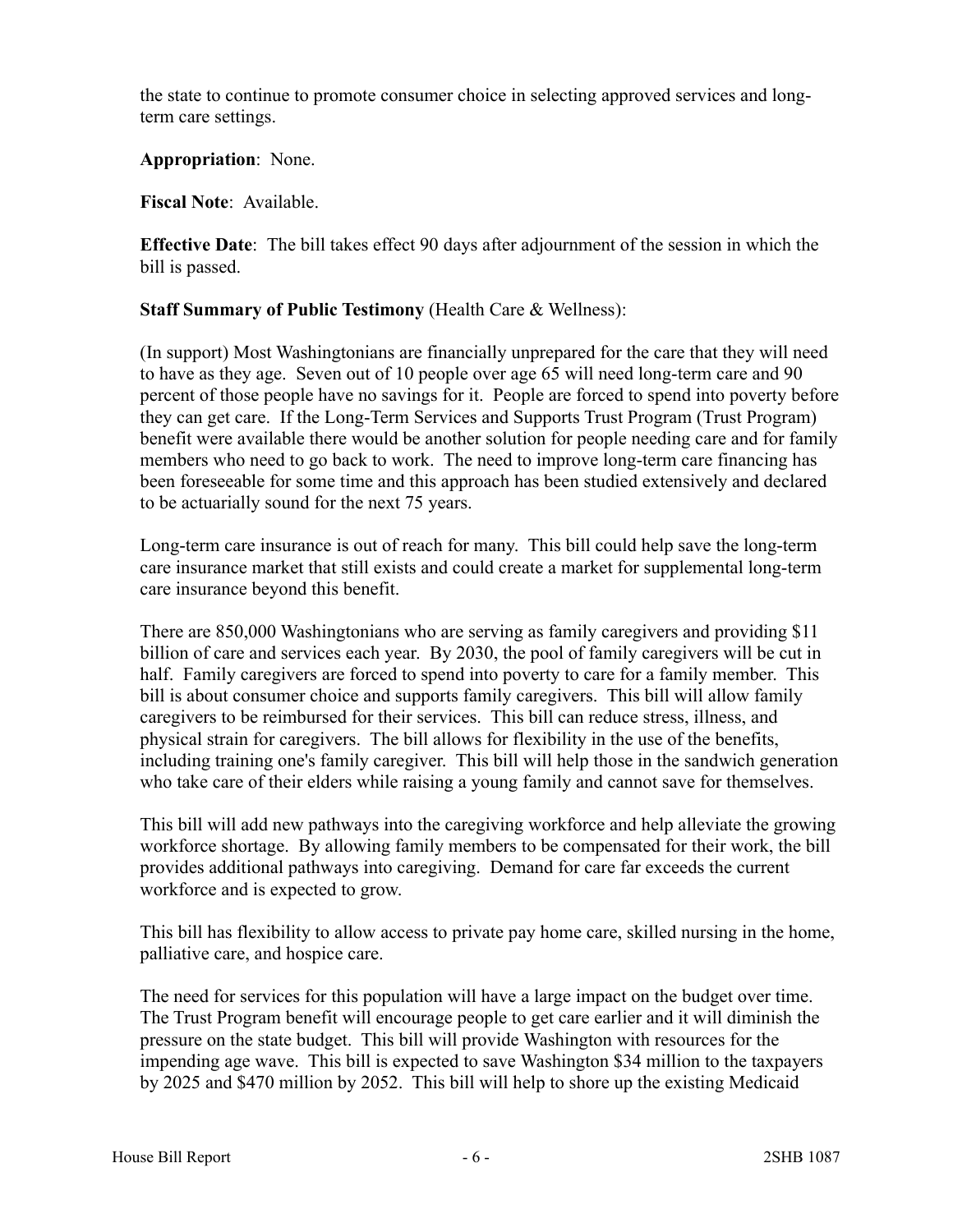funding crisis in assisted living and skilled nursing. There is an opportunity to work with the federal government to share in the savings to the federal government.

# (Opposed) None.

# **Staff Summary of Public Testimony** (Appropriations):

(In support) ) Long-term care is the last remaining uninsured healthcare risk. People who make it to age 65 have a seven in 10 chance of needing long-term care. In Washington there are 850,000 unpaid caregivers providing \$11 billion worth of uncompensated services. Currently, the only option is for people to spend down to eligibility for Medicaid long-term care services. The Trust Program provides another solution. It solves both a Medicaid problem and an individual family problem. The actuarial analysis estimates that the Trust program will save taxpayers \$19 million in 2025, and over \$400 million per year by 2050. The DSHS will work with the Centers for Medicare and Medicaid Services to see if the state can share in savings that may result from the Trust Program. The Trust Program is projected to be solvent for 75 years. Start-up costs paid by the State General Fund will be reimbursed by the Trust Account. The long-term care insurance market is broken, and 90 percent of people cannot afford long-term care insurance. No private insurer is offering the product because no one wants to buy it. The Trust Program gets people to buy into long-term care insurance in a way that is mandatory, and provides a robust, although somewhat limited, benefit. The Trust Program will take the pressure off the existing long-term care insurance market and may create a market for a supplemental insurance produce. A recent poll showed that seven of 10 registered voters support the concept of a Trust Program. Six of 10 registered voters would vote for a bill to establish a Trust Program if it appeared on the ballot. Adults age 18 to 34 are the population most likely to support creation of a Trust Program. The \$100 daily benefit unit is meaningful when an individual wants to remain in his own home or another community setting. The benefit could purchase 25 hours of care per week in one's own home, five to six months in a nursing home, or five years of training and support for a family caregiver. The three state agencies charged with implementing the Trust Program will leverage their skill sets and infrastructure for maximum efficiency.

# (Opposed) None.

**Persons Testifying** (Health Care & Wellness): Representative Jinkins, prime sponsor; Dan Murphy, North West Regional Council; Cathleen MacCaul, AARP Washington; Ruth Egger, Puget Sound Advocates for Retirement Action; John Ficker, Adult Family Home Council; Brenda Orffer, Washington Health Care Association; Barbara Kaelberer; Peter Newbold, Alzheimer's Association; Madeleine Foutch, Service Employees International Union 775; Adriana Hutchings; Bea Rector, Department of Social and Health Services; Lonnie Johns-Brown, Office of the Insurance Commissioner; Leslie Emerick, Washington Hospice and Palliative Care Organization; and Nathaniel Kwak, Huntingtons Association of Washington.

**Persons Testifying** (Appropriations): Representative Jinkins, prime sponsor; Dan Murphy, Northwest Regional Council; Cathleen MacCaul, AARP Washington; Bea Rector, Aging and Long Term Support Administration, Department of Social and Health Services; and Lonnie Johns-Brown, Office of the Insurance Commissioner.